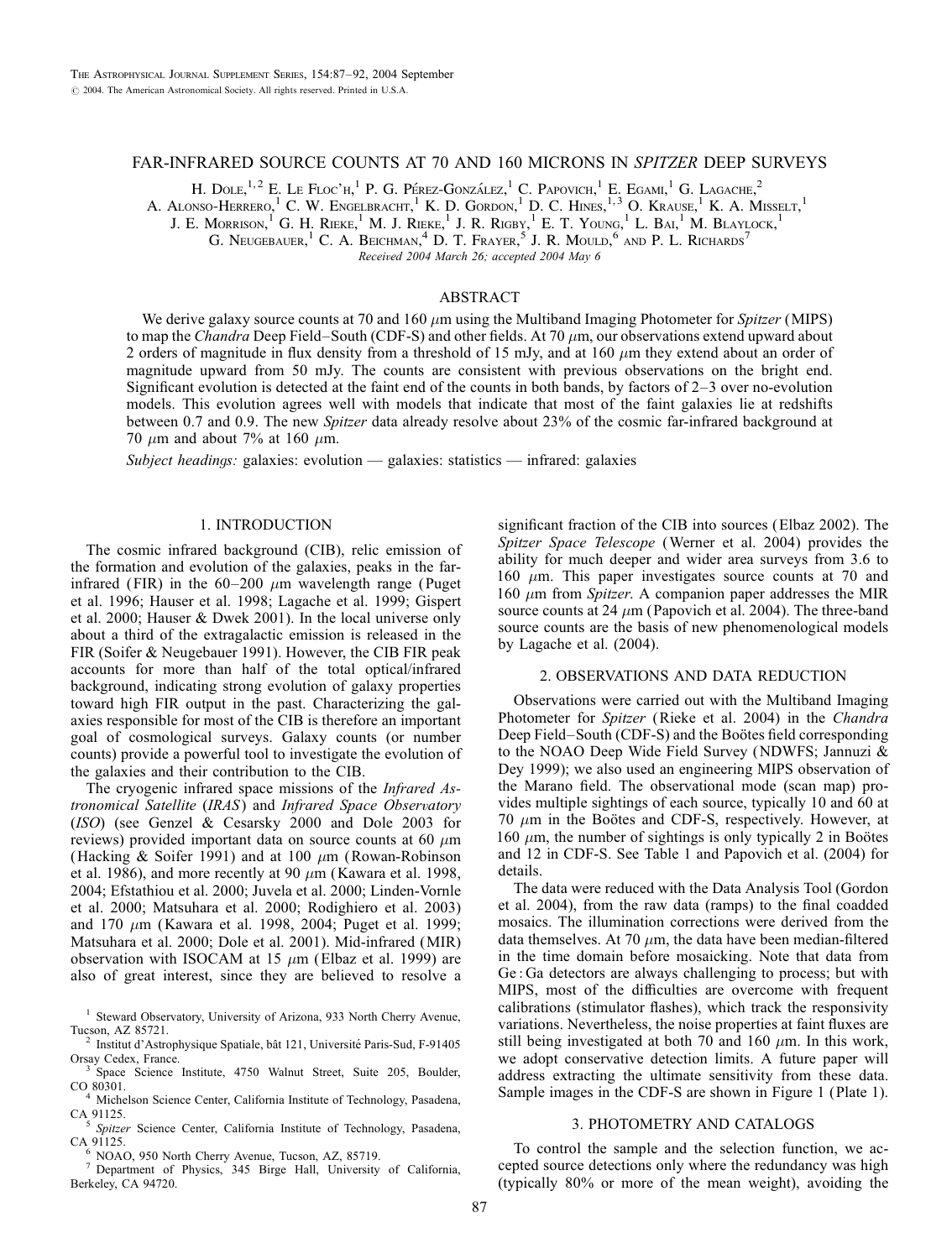| <b>TABLE 1</b>      |  |
|---------------------|--|
| LOG OF OBSERVATIONS |  |

| FIELD<br>$N$ AME $a$ | <b>MIPS</b><br>AOT <sup>b</sup> | $70 \mu m$               |                              |                                      | 160 $\mu$ m              |                              |                        |
|----------------------|---------------------------------|--------------------------|------------------------------|--------------------------------------|--------------------------|------------------------------|------------------------|
|                      |                                 | Area<br>$(\text{deg}^2)$ | $t_{\rm int}^{\rm c}$<br>(s) | $S_{\text{cut}}^{\text{d}}$<br>(mJy) | Area<br>$(\text{deg}^2)$ | $t_{\rm int}^{\rm c}$<br>(s) | $S_{\rm cut}$<br>(mJy) |
| Boötes               | Med.                            | 8.75                     | 40                           | 80                                   | 7.70                     | 8                            | e<br>.                 |
| Marano               | Slow                            | 0.42                     | 100                          | 25                                   | 0.31                     | 20                           | 50                     |
| $CDF-S$              | Slow                            | 0.67                     | 600                          | 15                                   | 0.54                     | 120                          | 50                     |

<sup>a</sup> See Papovich et al. (2004) for details on fields.<br><sup>b</sup> Scan map mode.<br>c Per sky pixel.<br>d Flux density at which catalog was cut.<br>e Field data not used at 160  $\mu$ m.

edges and the noisiest areas of the images. The resulting positions were fed to DAOPHOT (Stetson 1987) in IRAF<sup>8</sup> for PSF fitting. We checked that the residual maps were indeed free of sources.

At 70  $\mu$ m the photometric calibration is derived from many observation campaigns, and its uncertainty is conservatively estimated at the order of 20%. We use only detections at 15 mJy and brighter in the CDF-S, 25 mJy and brighter in Marano, and 80 mJy and brighter in the Boötes field. These flux levels are determined using the sharp decrease in the counts due to the incompleteness effect. At 160  $\mu$ m, the calibration is based on a combination of observations of standard stars, asteroids, and comparisons with measurements with other FIR missions (ISO, COBE, and modeling including IRAS measurements). It is also estimated to be accurate to about 20%. We have included in our counts only objects of 50 mJy and brighter in the CDF-S and Marano (levels determined using incompleteness as at 70  $\mu$ m). Because of the low redundancy level of the 160  $\mu$ m data in the Boötes field, we postpone using it for a later paper.

Catalogs were produced separately at each wavelength; surveys at each wavelength are thus unbiased. Detected FIR sources in the CDF-S sort as follows. For sources selected at 70  $\mu$ m, 92% have a 24  $\mu$ m ID; 54% have a 160  $\mu$ m ID (same with 24 and 160). For sources selected at 160  $\mu$ m, 98% have a 24  $\mu$ m ID; 43% have a 70  $\mu$ m ID (same with 24 and 70).

## 4. SOURCE COUNTS

At 70  $\mu$ m, 131 sources were detected down to 15 mJy in the CDF-S, 55 sources down to 25 mJy in Marano, and 117 down to 80 mJy in the Boötes. At 160  $\mu$ m, down to 50 mJy, 123 sources were detected in the CDF-S, and 89 sources in Marano. The source density corresponds to about 150 beams per source at 70  $\mu$ m and 15 at 160  $\mu$ m, using the definition of Helou & Beichman (1990).

Source counts are given in integral form (Figs.  $2a$  and  $3a$ ) and differential form, divided by the Euclidean component (Figs. 2b and 3b) at 70 and 160  $\mu$ m, respectively.

Note that we did not correct for incompleteness. Error bars on counts are  $1 \sigma$  Poisson uncertainty. Bins with less than four sources have not been displayed for clarity, since their significance is low, with uncertainties of 50% or higher. In addition, photometric uncertainty have been displayed at high flux only. In order to visualize the contribution from each field, source counts have not been merged and have been overplotted. One should keep in mind that MIPS source counts will eventually go deeper and will be corrected for incompleteness.

The observed fields nicely complement each other in terms of area and depth. This allows us to probe a flux range of almost 2 orders of magnitude at 70  $\mu$ m. One order of magnitude is covered at 160  $\mu$ m. It is possible to check consistency and the cosmic variance in the common flux density range. At 70  $\mu$ m, in the range 25 to 100 mJy where three fields overlap in flux density, the differential counts are almost consistent within the error bars. At 160  $\mu$ m, in the range 100 to 300 mJy, the differential counts are consistent within the error bars. At both wavelengths, number counts in CDF-S appear consistently lower than in Marano.

#### 5. DISCUSSION

# 5.1. 70  $\mu$ m

The MIPS 70  $\mu$ m counts show a great consistency with the IRAS 60  $\mu$ m counts of Lonsdale et al. (1990) converted at 70  $\mu$ m using  $\nu_{60}S_{60} = \nu_{70}S_{70}$ .

A selection of recent models is shown in Figure 2, including a nonevolution scenario. The most striking result is the strong excess of MIPS 70  $\mu$ m sources compared to the nonevolution model, a factor of 3 at around 20–30 mJy. Strong evolution had been reported previously at 60 and 90  $\mu$ m, and these data provide unambiguous confirmation.

Two models lie close to the data: King & Rowan-Robinson (2003) and Lagache et al. (2003, 2004). These models, developed to fit observables mostly from IRAS, ISO, and SCUBA surveys as well as the CIB spectral energy distribution (SED), are based on a strong evolution of luminous (and ultraluminous) infrared galaxies (LIRGs and ULIRGs, respectively). The latter model predicts a peak in the redshift distributions of resolved sources at 70  $\mu$ m near  $z \sim 0.7$  (Dole et al. 2003). Figure 4a shows the galaxy contribution to the differential counts, as a function of redshift, from the Lagache et al. (2004) model. Between  $\sim$ 5 and  $\sim$ 100 mJy, sources at 0.7  $\le$  $z \leq 0.9$  contribute the most to the counts. At brighter fluxes (reached by IRAS and ISO), contributions from local galaxies are more important.

The source counts integrated at 70  $\mu$ m correspond to a brightness of 0.022 MJy sr<sup>-1</sup> or 0.95 nW m<sup>-2</sup> sr<sup>-1</sup>. The value of the CIB at this wavelength is not known accurately owing to

<sup>&</sup>lt;sup>8</sup> IRAF is distributed by the National Optical Astronomy Observatories, which are operated by the Association of Universities for Research in Astronomy, Inc., under the cooperative agreement with the National Science Foundation.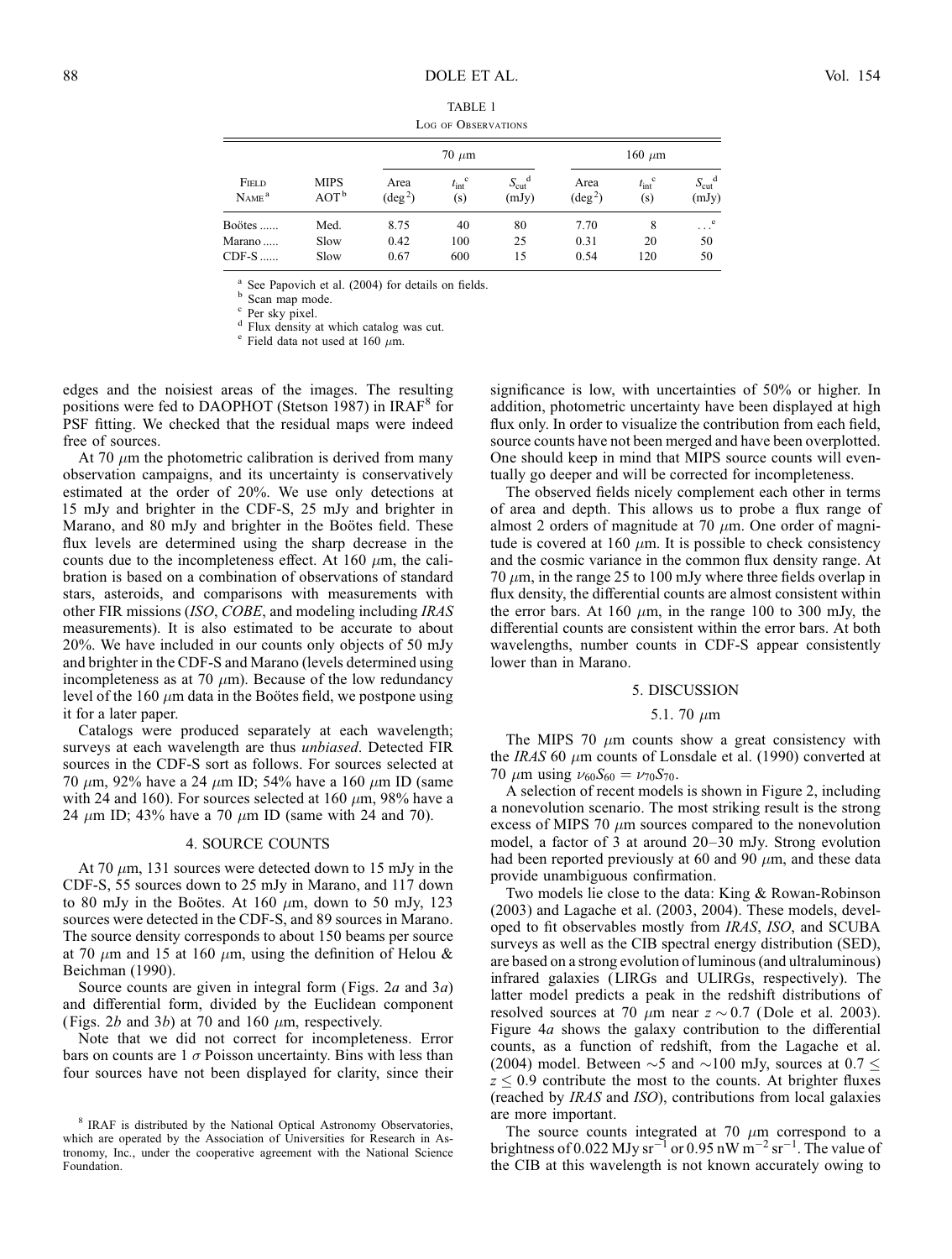

FIG. 2.—Source Counts at 70  $\mu$ m with no correction for incompleteness. Red star, CDF-S; blue diamond, Marano; black square, Boötes Field; black diamond, IRAS 60  $\mu$ m counts from Lonsdale et al. (1990) converted at 70  $\mu$ m. (a) Integral source counts. For clarity, photometric uncertainty is only shown for  $S_{70\mu m}$ 100 mJy. (b) Differential source counts. Models are also plotted: long dashed line, Devriendt & Guiderdoni (2000); dash-dotted line, Chary & Elbaz (2001); dashed line, Balland et al. (2003); dash-dot-dotted line, King & Rowan-Robinson (2003); solid line, Lagache et al. (2004); plus signs, no-evolution model.

contamination by zodiacal light. If we use the CIB value from the model of Lagache et al. (2004), the MIPS counts show that at 70  $\mu$ m about 23% of the 70  $\mu$ m CIB is already resolved.

## 5.2. 160  $\mu$ m

At 160  $\mu$ m, the comparison with the ISO FIRBACK 170  $\mu$ m survey (Dole et al. 2001) shows that the counts are consistent and within the error bars in the whole common range, 180–

300 mJy. Other ISO observations (Matsuhara et al. 2000; Kawara et al. 2004) agree as well.

Figure 3 overplots the same models as at 70  $\mu$ m. The evolution detected at 170  $\mu$ m is confirmed at 160  $\mu$ m, down to fainter levels. At about 100 mJy, an excess of sources by more than a factor of 2 is observed compared to a nonevolution scenario. Interestingly, as for 70  $\mu$ m, the observed evolution is better fitted by the models of Lagache et al. (2004) and King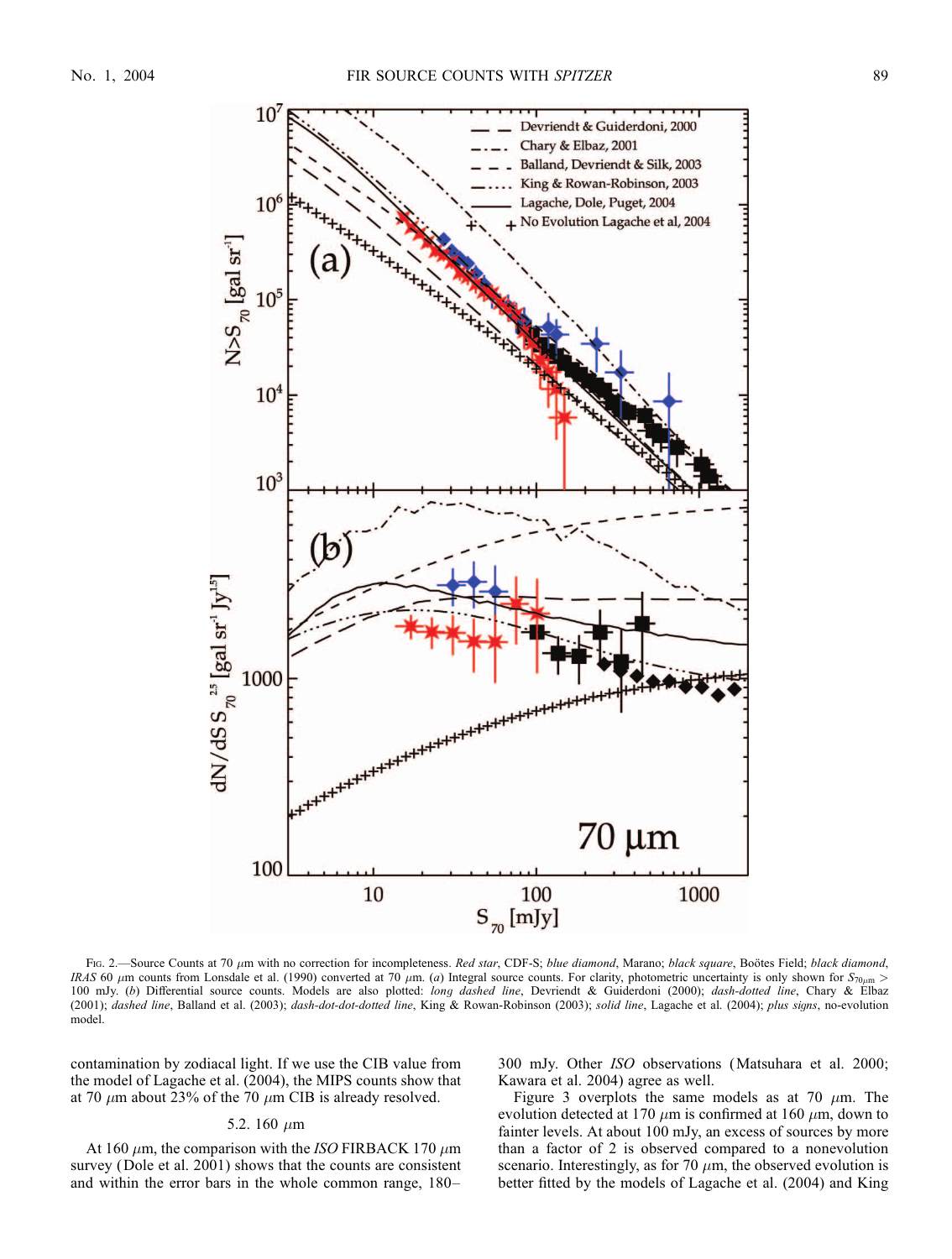

FIG. 3.—Source counts at 160  $\mu$ m with no correction for incompleteness. Red star, CDF-S; blue diamond, Marano field; black diamond, ISO FIRBACK 170  $\mu$ m counts from Dole et al. (2001). (a) Integral source counts. For clarity, photometric uncertainty is only shown for  $S_{160 \mu m} > 200$  mJy. (b) Differential source counts. Models are also plotted with the same symbols as Fig. 2.

& Rowan-Robinson (2003). The observed slope also agrees with Mould (2003).

We have constrained the bright end of galaxy number counts at 170  $\mu$ m by using data from the ISOPHOT Serendipity Survey ( ISOSS). ISOSS provides a total sky coverage of 15% and is virtually complete at a flux density level of  $S_{170 \mu m} = 50 \text{ Jy}$ . Based on all optically identified galaxies detected by ISOSS (Krause 2003; Stickel et al. 2004) we have derived an integral number density of  $n(S_{170 \mu m} > 50 \text{ Jy}) =$ 

 $14 \pm 3$  gal sr<sup>-1</sup> galaxies at high Galactic latitudes. This point is perfectly matched by the model of Lagache et al. (2003, 2004).

The most striking result of the models that fit the number counts is the existence of two regimes in flux density. In the ISO range (fluxes above 200 mJy) most of the sources contributing to the counts are local; this is confirmed by observation (Patris et al. 2003). At fainter fluxes, between  $\sim$ 10 and 200 mJy, the counts should be dominated by a population located at redshifts between 0.7 and 0.9.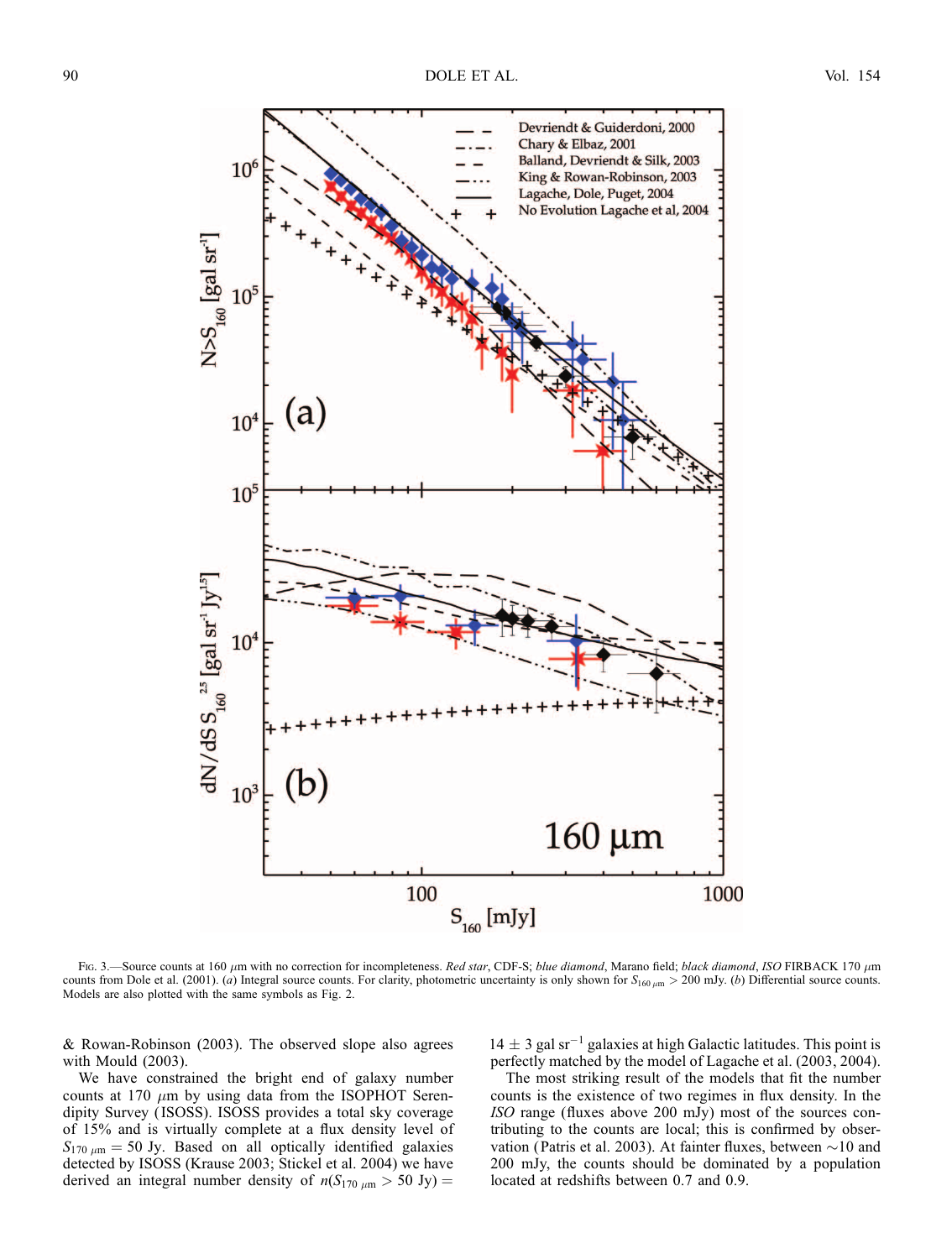

Fig. 4.—Cumulative contributions to the differential source counts at 70 and 160  $\mu$ m of galaxies, as a function of redshift, form the model of Lagache et al. (2004): (a) 70  $\mu$ m; (b) 160  $\mu$ m. Symbols are described in Figs. 2 and 3. Galaxies contributing to the counts at redshifts 0.1 (dotted line), 0.3 (dashed line), 0.7 (dot-dashed line), 0.9 (triple-dot-dashed line), and 1.1 (long-dashed line). The total contribution is the upper solid line.

- Balland, C., Devriendt, J. E. G., & Silk, J. 2003, MNRAS, 343, 107
- Chary, R., & Elbaz, D. 2001, ApJ, 556, 562
- Devriendt, J. E. G., & Guiderdoni, B. 2000, A&A, 363, 851
- Dole, H. 2003, in Exploiting the ISO Data Archive: Infrared Astronomy in the Internet Age, ed. C. Gry, S. Peschke, J. Matagne, P. Garcia-Lario, R. Lorente,
- & A. Salama ( ESA SP-511) (Noordwijk: ESA), 307
- Dole, H., Lagache, G., & Puget, J. L. 2003, ApJ, 585, 617
- Dole, H., et al. 2001, A&A, 372, 364
- ———. 2004, ApJS, 154, 93
- Efstathiou, A., et al. 2000, MNRAS, 319, 1169
- Egami, E., et al. 2004, ApJS, 154, 130
- Elbaz, D. 2002, A&A, 384, 848
- Elbaz, D., et al. 1999, A&A, 351, L37
- Genzel, R., & Cesarsky, C. J. 2000, ARA&A, 38, 761
- Gispert, R., Lagache, G., & Puget, J. L. 2000, A&A, 360, 1
- Gordon, K. D., et al. 2004, PASP, submitted
- Hacking, P. B., & Soifer, B. T. 1991, ApJ, 367, L49
- Hauser, M. G., & Dwek, E. 2001, ARA&A, 37, 249
- Hauser, M. G., et al. 1998, ApJ, 508, 25
- Helou, G., & Beichman, C. A. 1990, in From Ground-Based to Space-Borne Sub-mm Astronomy ( ESA SP-314) ( Noordwijk: ESA), 117
- Jannuzi, B. T., & Dey, A. In Weymann, R. 1999, in ASP Conf. Ser. 191, Photometric Redshifts and High Redshift Galaxies, ed. R. J. Weymann, L. J. Storrie-Lombardi, M. Sawicki, & R. J. Brunner (San Francisco: ASP), 111
- Juvela, M., Mattila, K., & Lemke, D. 2000, A&A, 360, 813 Kawara, K., et al. 1998, A&A, 336, L9

The source counts integrated at 160  $\mu$ m correspond to a brightness of 0.07 MJy  $sr^{-1}$  or 1.4 nW  $m^{-2}$   $sr^{-1}$ . The CIB value at this wavelength is 1 MJy  $sr^{-1}$  (Lagache et al. 2000); the MIPS counts show that at 160  $\mu$ m about 7% of the CIB is resolved. Since these counts are preliminary, are not corrected for incompleteness, and are subject to cosmic variance, we anticipate that the actual value might be higher.

## 5.3. Concluding Remarks

The first MIPS far-infrared source counts, spanning about 2 orders of magnitude in flux density at 70  $\mu$ m (and one at 160  $\mu$ m), are consistent with previous observations on the bright end and show unambiguous evolution on the faint end. Models predict that most of the sources lie at  $z \sim 0.7$  with a tail up to  $z \sim 2$  (Dole et al. 2003; Lagache et al. 2003, 2004). This work and companion papers on source counts at 24  $\mu$ m (Papovich et al. 2004), confusion at 24, 70, and 160  $\mu$ m (Dole et al. 2004), and on the interpretation of these new data from the Spitzer cosmological surveys (Lagache et al. 2004) shed new light on the statistical properties of galaxies in an unexplored regime in flux density, and likely in a critical region of redshift space (up to redshifts  $z \sim 2$ ) in the FIR (Egami et al. 2004; Le Floc'h et al. 2004).

This work is based on observations made with the Spitzer Space Telescope, which is operated by the Jet Propulsion Laboratory, California Institute of Technology under NASA contract 1407. Support for this work was provided by NASA through contract 960785 issued by JPL/Caltech. We warmly thank J. Cadien and J.-L. Puget, and the IRS Team for providing us with the Boötes data.

**REFERENCES** 

- Kawara, K., et al. 2004, A&A, 413, 843
	- King, A. J., & Rowan-Robinson, M. 2003, MNRAS, 339, 260
	- Krause, O. 2003, Ph.D. thesis, Ruperto-Carola Univ. Heidelberg
	- Lagache, G., Dole, H., & Puget, J. L. 2003, MNRAS, 338, L555
	- Lagache, G., Haffner, L. M., Reynolds, R. J., & Tufte, S. L. 2000, A&A, 354, 247
	- Lagache, G., et al. 1999, A&A, 344, 322
	- ———. 2004, ApJS, 154, 112
	- Le Floc'h, E., et al. 2004, ApJS, 154, 170
	- Linden-Vornle, M. J. D., et al. 2000, A&A, 359, L51
	- Lonsdale, C. J., Hacking, P. B., Conrow, T. P., & Rowan-Robinson, M. 1990, ApJ, 358, L60
	- Matsuhara, H., et al. 2000, A&A, 361, 407
	- Mould, J. 2003, ApJ, 587, L93
	- Papovich, C., et al. 2004, ApJS, 154, 70
	- Patris, J., Dennefeld, M., Lagache, G., & Dole, H. 2003, A&A, 412, 349
	- Puget, J. L., et al. 1996, A&A, 308, L5
	- ———. 1999, A&A, 345, 29
	- Rieke, G. H., et al. 2004, ApJS, 154, 25
	- Rodighiero, G., et al. 2003, MNRAS, 343, 1155
	- Rowan-Robinson, M., et al. 1986, MNRAS, 219, 273
- Soifer, B. T., & Neugebauer, G. 1991, AJ, 101, 354
- Stetson, P. B. 1987, PASP, 99, 191
- Stickel, M., et al. 2004, A&A, in press
- Werner, M., et al. 2004, ApJS, 154, 1